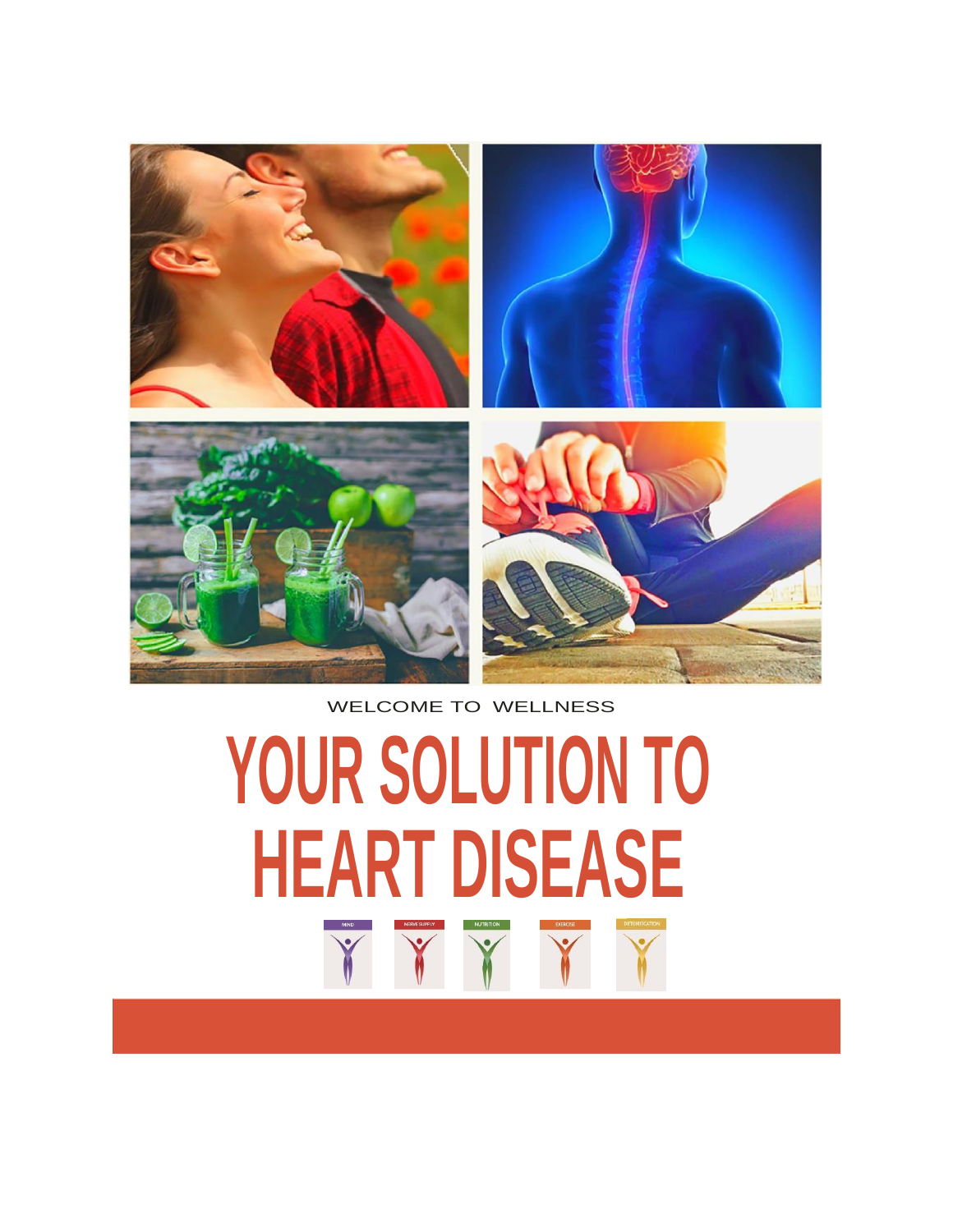**DISCLAIMER**: The presentation (Heart of the Matter) and contents of this article are meant for informational purposes only. The content is solely the opinion of Phil Smith, D.C. The presentation is not meant to diagnose, prevent, treat or cure any disease.

Health Canada has not evaluated these statements. They are the opinions of many medical doctors including heart specialists and myself who practice Lifestyle based care. Please speak with your healthcare provider regarding any change in your healthcare plan. Dr. Phil Smith, D.C.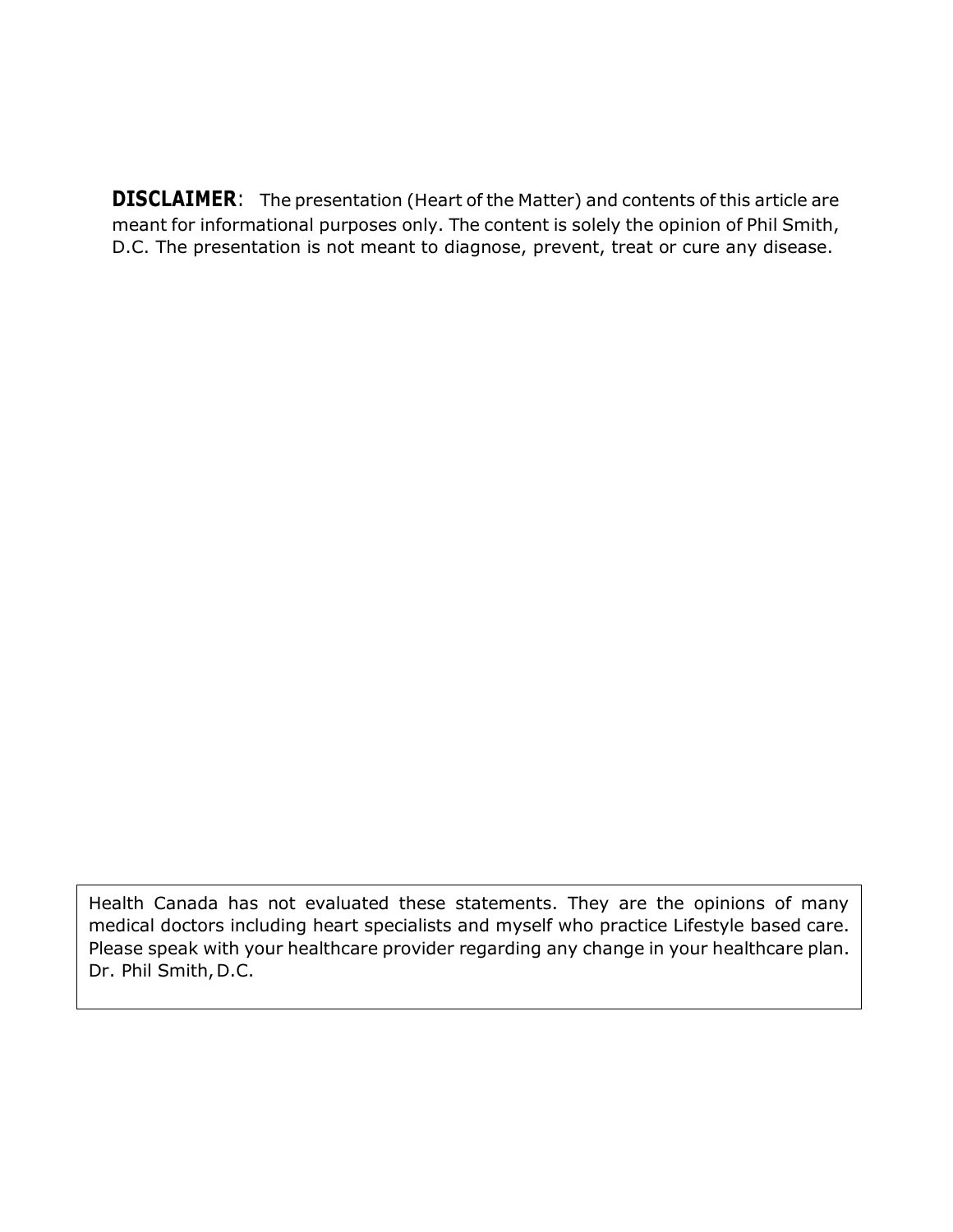# **YOUR WELCOME TO WELLNESS SOLUTION TO HEART DISEASE**

# **TABLE OF CONTENTS**

THE PROBLEM

THE TRADITIONAL MEDICAL APPROACH IS NOT WORKING….

• Myths vs. Truths

CHANGING YOUR LIFESTYLE DOES WORK

THE SOLUTION ………………………….......................................................................

5 Fundamentals of the Welcome to Wellness Plan

- Mindset: Reduce and Deal with Stress
- Chiropractic: Unblock your Brain-Heart Connection
- Nutrition:
	- o Advance Nutrition Plan for people who have disease
	- o Core Nutrition Plan for people who want to maintain health
- Exercise: An essential not a luxury
- Toxins: Reduce and Eliminate

SUMMARY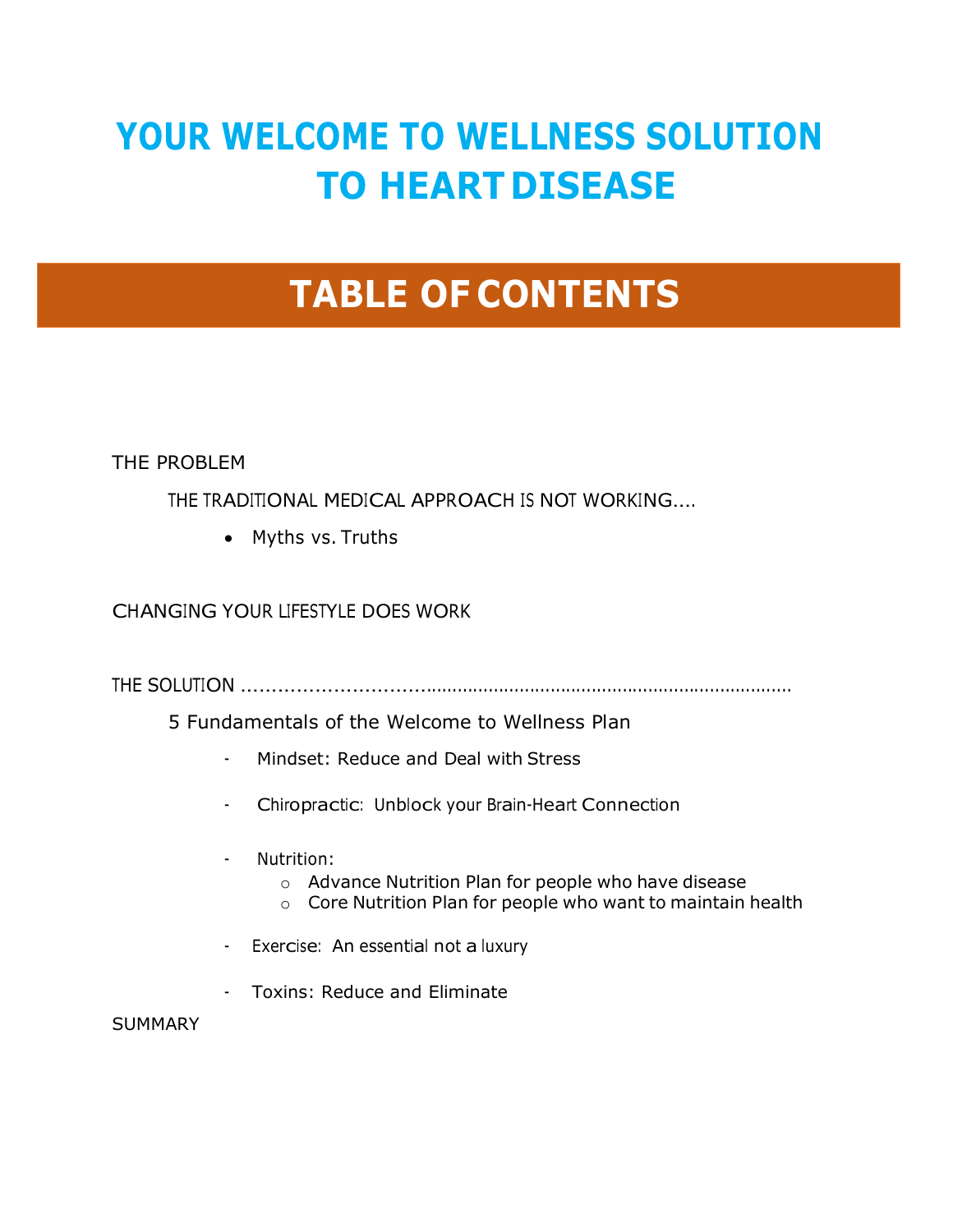# **THE PROBLEM**

# THE TRADITIONAL MEDICAL APPROACH IS NOT WORKING: THERE ARE MANYMYTHS

Many cardiologists are saying that cholesterol is not the problem. It is actually essential to good health. High blood pressure and diabetes type 2 pills do not fix the cause of high blood pressure or high blood sugar- that is why you have to take them for a lifetime. Welcome to Wellness has a different plan. Find the cause of your problem and fix it. How you live your life has caused the problem. You can change your lifestyle and reverse heart disease and blood sugar problems.

# HEART DISEASE: MYTH VS. TRUTH

**Myth**: Heart Disease is Normal with aging.

**Truth**: Heart Disease is becoming more common but it is not normal. There are more people on medications and more heart surgeries now then any previous year. The numbers are expected to rise substantially.Cardiovascular disease costs the Canadian economy more than \$20.9 Billion every year.

**Truth**: Heart Disease is a leading cause of death in Canada. Every 7 minutes in Canada someone dies from heart or cardiovascular disease (CVD).

*Reference: Facts About Heart [Disease](http://www.hricanada.org/about-heart-disease/facts-about-heart-disease)*

**Myth**: It doesn't matter what I do…I have BAD GENES.

**Truth**:99%ofheartdiseaseisPreventableandReversibleaccordingtoDrs. Ornish and Wolfman, both cardiologists…GENES can be reprogrammed to express health.

Reference: Dr. Dean Ornish - [Changing](https://www.edge.org/conversation/changing-lifestyle-changes-gene-expression) Lifesyle Changes Gene Expression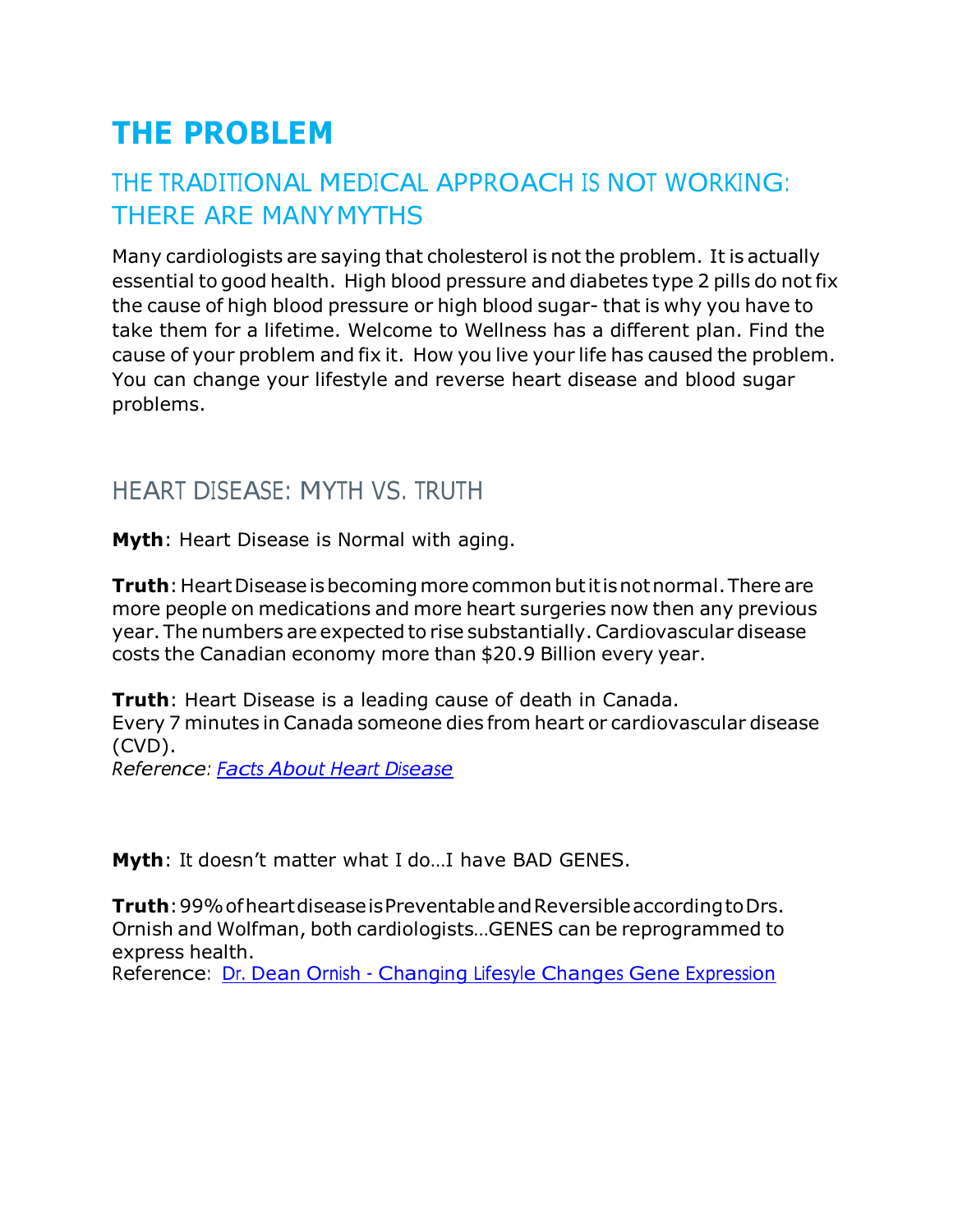**Myth**: I feel good so my heart and vascular system is in good health.

**Truth:** 64% of women and 40-50% of men have no symptoms before they die suddenly of heart disease. Dr. Phil has a family story about this and that is why Phil Smith, Doctor of Chiropractic, is now HELPING PEOPLE PREVENT AND REVERSE HEART DISEASE.

#### \*\*\*\* **Click here for the story.\*\*\*\***

*Reference: Heart [Disease](https://www.ncbi.nlm.nih.gov/pubmed/22179539) and Stroke Stats - <sup>2012</sup>*

**Myth**: New and better drugs and surgeries are the answer to heart disease.

**Truth**: "Much of what doctors learned in school with regard toheart disease is not true. Conventional medicine is providing care that is obsolete, misdirected and very limited in its scope." Dr. Mark Houston, Cardiologist

*Reference: Dr. Mark [Houston](https://www.youtube.com/watch?v=vKP47saxdzY) on Heart Health Reference: Dr. Mark Houston [Redefining](https://www.youtube.com/watch?v=qaoJ7ISxzZU) Medicine* Reference: Dr. Mark Houston - What Your [Doctor](https://www.youtube.com/watch?v=Yg-G3fx75hA) May Not Tell You About Heart [Disease](https://www.youtube.com/watch?v=Yg-G3fx75hA)

You cannot rely on the OHIP system to prevent a heart attack, stroke or death from heart disease.

**Myth:** Women are the same as Men regarding cholesterol medication.

**Truth:** The science says a woman will not live one day longer taking these drugs but it can cause nasty side effects including death? According to the following information science does not support the use for cholesterol lowering drugs in women. Is it just for profit for the drug companies or those receiving money from drug companies? Analysis by researchers at the Therapeutics Initiative at the University of British Columbia, which looked at a total of 10,990 women, also found no evidence that statin therapy reduced coronary events in women without heart disease.

In addition, a recent overview in the medical journal *The Lancet* (2007) (and cited in *Our Bodies Ourselves: Menopause*) also emphasized that there has never been a single clinical trial showing that statin therapy is beneficial for women who don't already have heart disease or diabetes. They question the evidence base for guidelines promoting statin use for this large population of women (75% of women statin users do not have heart disease) which is based on research which even the guideline authors say is "generally lacking" for women and extrapolated from men. Even for women that have heart disease it does not help them live one day longer than if they didn't take the medication. For women with pre-existing heart problems, statin use according to the survey by Walsh and Pignone, has been shown to reduce coronary events and coronary death, but not the overall death rate.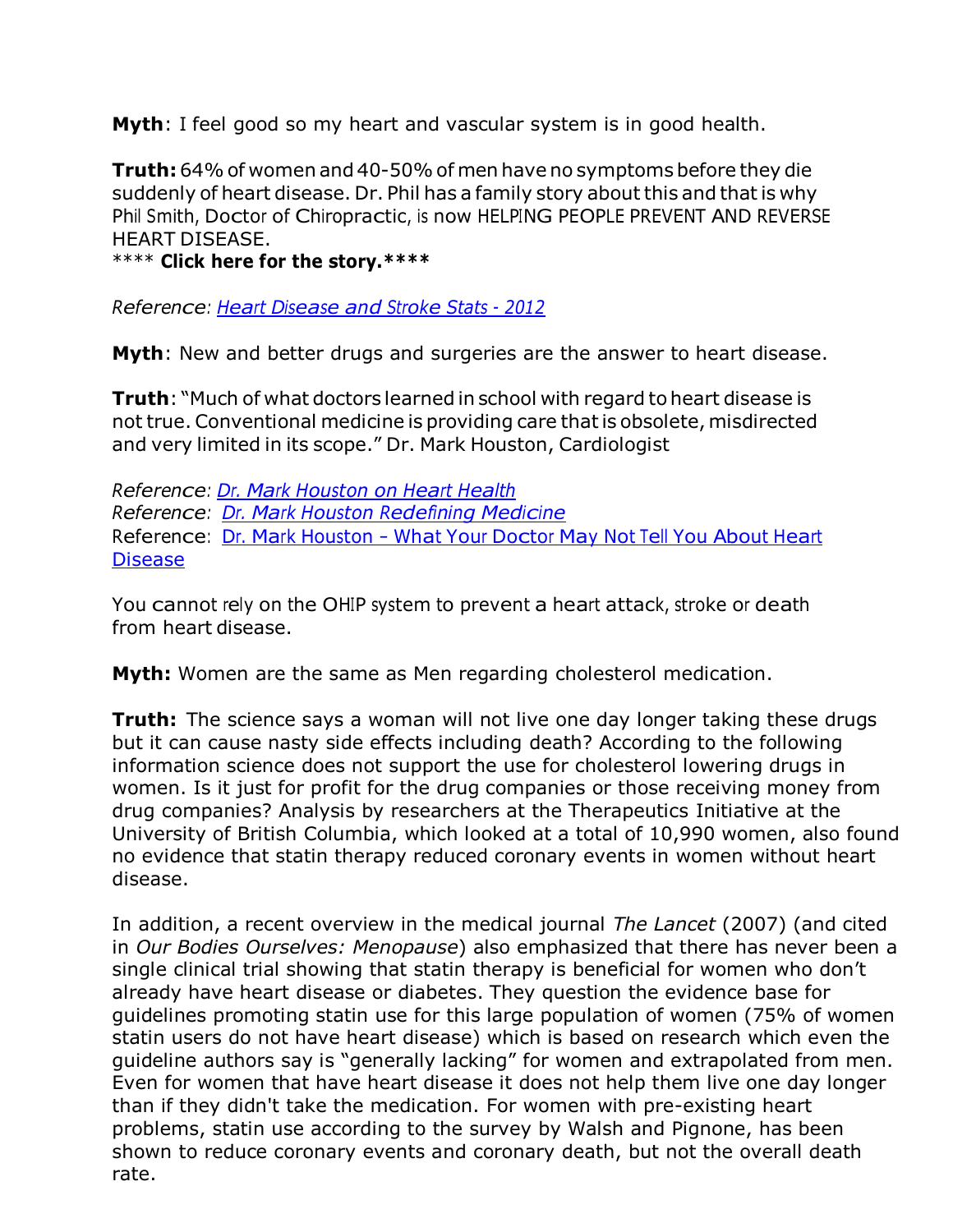For more see: [https://www.welcometowellness.ca/post/evidence-for-caution](https://www.welcometowellness.ca/post/evidence-for-caution-women-and-statin-use)[women-and-statin-use](https://www.welcometowellness.ca/post/evidence-for-caution-women-and-statin-use)

The British Medical Journal published a review of cholesterol medication use for people over 6o years old. It found the lower your cholesterol the more likely you were to die earlier:<https://bmjopen.bmj.com/content/6/6/e010401.full>

Lack of an association or an inverse association between low-density-lipoprotein cholesterol and mortality in the elderly: a systematic review: <https://www.ncbi.nlm.nih.gov/pubmed/27292972>

**Myth**: Aspirin can prevent heart disease.

**Truth**: Most authorities do not recommend Aspirin. The FDA has reviewed the available data and does not believe the evidence supports the general use of aspirin for primary prevention of a heart attack or stroke. In fact, there are serious risks associated with the use of aspirin, including increased risk of bleeding in the stomach and brain, in situations where the benefit of aspirin for primary prevention has not been established.

*Reference: Dr. Mark Houston – Use of Aspirin for Primary [Prevention](https://www.fda.gov/Drugs/ResourcesForYou/Consumers/ucm390574.htm) of Heart [Attack and](https://www.fda.gov/Drugs/ResourcesForYou/Consumers/ucm390574.htm) Stroke*

**Myth:** Cholesterol (statin) medications can prevent heart disease and death.

**Truth**: There is a great debate about how much (if any) statins help people. Most doctors that are being paid by a drug company say it does help. Most doctors that have no ties with drug companies say you are better off without cholesterol medication. The catch is they may help very few people prevent a heart attack or stroke but there is no proof of preventing death. Certainly most doctors agree that lifestyle changes are far better than the drugs.

References: Should You Take Statins – [Guidelines](https://www.cnn.com/2017/04/18/health/statins-guidelines-conflict-study/index.html) Offer Different Answers Statins For Primary [Prevention](https://jamanetwork.com/journals/jama/article-abstract/2584032) Industry [Sponsorship](https://www.cochrane.org/MR000033/METHOD_industry-sponsorship-and-research-outcome) and Research Outcome Lifestyle [Medicine:](https://www.ncbi.nlm.nih.gov/pmc/articles/PMC5638636/) A Brief Review on Its Dramatic Impact on Health and Survival Lifestyle [Medicine:](https://www.ncbi.nlm.nih.gov/pubmed/19943572) Treating The Causes of Diseases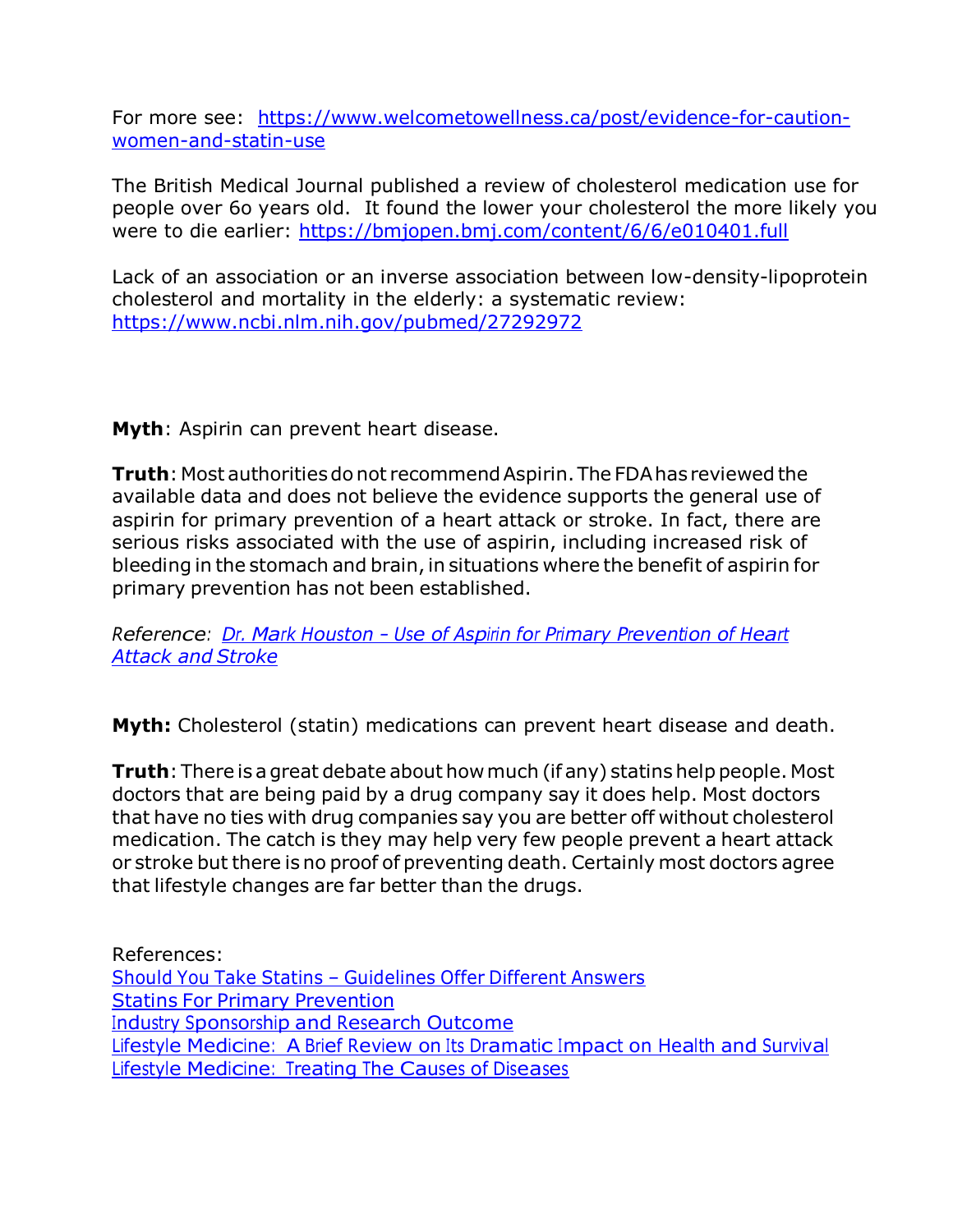**Truth**:Thegoodnewsisthattherearelowcost,non-invasiveteststhat reliably measure how healthy you are and what your risks for heart disease are. More information on Heart Rate Variability (HRV) Testing [here.](https://www.health.harvard.edu/blog/heart-rate-variability-new-way-track-well-2017112212789)

**Myth**: Medicine and surgery can fix or cure heart disease?

**Truth**: Medicine and surgery can save your life in a crisis but it does not address the cause of heart disease and can only act like a Band-Aid. Surgery is like liposuction for an obese person, unless they change what caused the problem the fat will come back again.

**Myth**: My doctor can predict how I will respond to the two or more medications I am on.

**Truth**: No research has ever been done on how effective each drug will be. No one knows ifthe drugs will work together (interact) and how much risk there is of suffering side effects, disease and death from being on more than one drug at a time.

**Myth**: Drugs are the most effective thing a person can do with heart disease, like high blood pressure and high cholesterol.

**Truth**: "Lifestyle changes are more powerful than any drug at both preventing and treating heart disease and they come with no side effects."

**Truth**: Surveyed patients report that if they were told the truth about how little they'd benefit from taking drugs, such as cholesterol-lowering, blood pressure, and blood-thinning, every day for the rest of their lives, 90% said they wouldn't even bother.

Lifestyle [Medicine:](https://docs.wixstatic.com/ugd/deeb8b_60b653ca61c44aad8b917341c3c6ce2c.pdf) Treating The Causes of Disease Lifestyle Medicine: A Brief Review

**Myth**: Stents, angioplasties and by-pass surgery are the best things for a blocked artery.

**Truth:** "Presently, according to the American Heart Association, 1.3 million coronary angioplasty and 448 000 coronary bypass operations are performed annually at a cost of more than \$100 billion. Despite these costs, many studies, including one last month in The New England Journal of Medicine, reveal that angio-plasties and stents do not prolong life or even prevent heart attacks in stable patients (ie,95%ofthose who receive them).Coronary bypass surgery prolongs life in less than 2% to 3% of patients who receive it."

There are many articles supporting these findings including this one by Dr. Joel Fuhrman.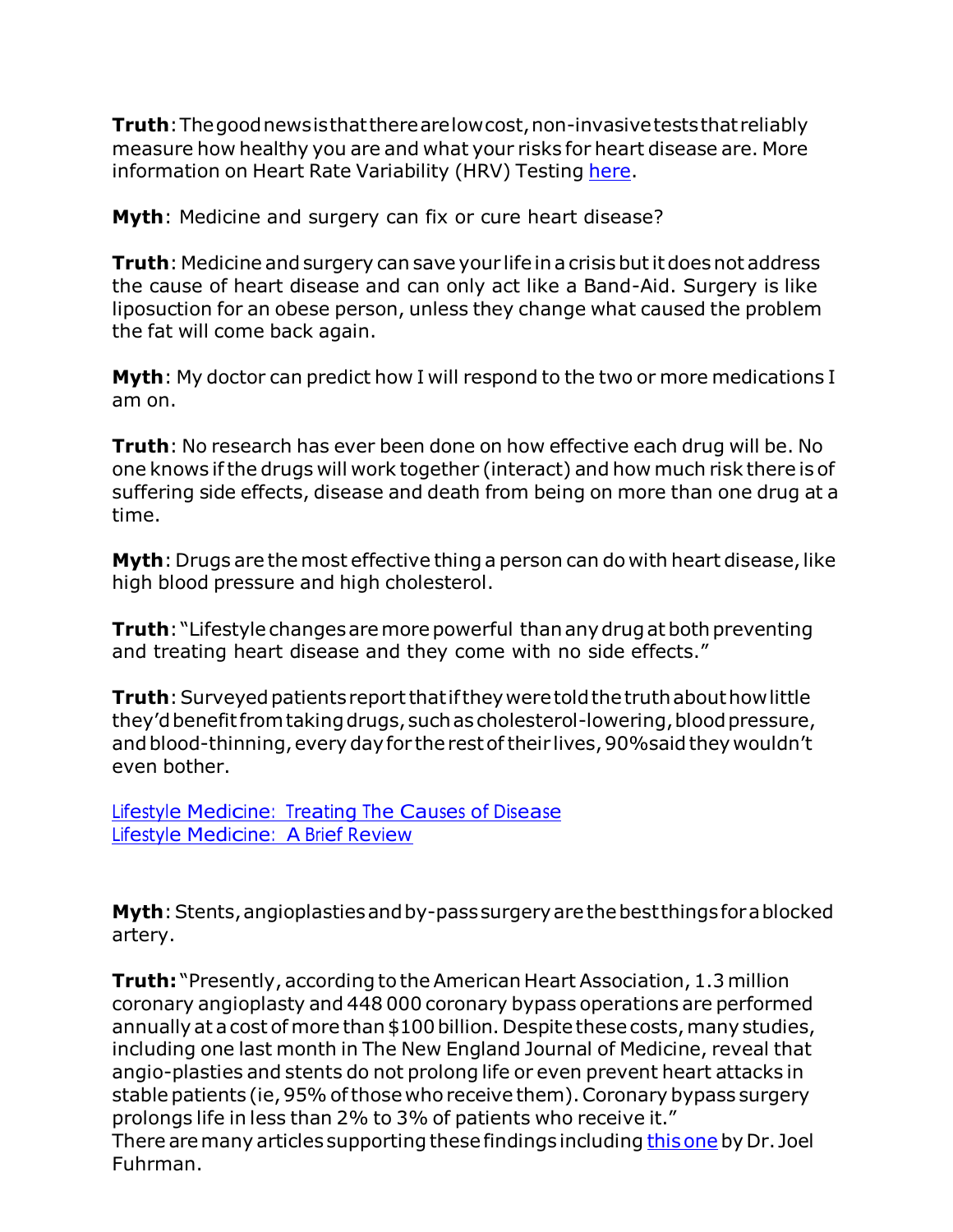Dr. Aseem Malholtra speaks on the questionable value of stents for people with stable heart disease [here](https://youtu.be/jcnd3usdNxo) (at 9 min. 30 sec.)

**Myth**: Surely my doctor wouldn't put me on a medicine that could kill me?

**Truth**: Sadly, the third leading cause of death is from being in the medical system. So not only are the benefits of the drugs being misrepresented but the harms are also not being told to people.

WtW Blog: Medical Care – The Third [Leading](https://www.welcometowellness.ca/blog-1/medical-care-the-third-leading-cause-of-death) Cause of Death The Actual [Benefits](https://nutritionfacts.org/video/the-actual-benefit-of-diet-vs-drugs/) of Diet vs. Drugs

**Myth**: Cholesterol isbad.

**Truth**: Cholesterol is made up of 3 atoms: Carbon, Hydrogen and Oxygen. It has no harmful chemicals, it isn't toxic.

In fact most of the cholesterol that we have in our body, about 80% for the average person is made by your liver!

Even if you ate no cholesterol at all, your body would make it because it is required for the health of every cell in your body! The American Heart Association now says that there is little tono association between your blood cholesterol levels and what fats and cholesterol you eat from your diet. Cholesterol is responsible for digesting the fat content of your food. So if you don't have enough cholesterol you cannot absorb the Essential Fatty Acids like Omega 3 from the food you eat. Cholesterol is the backbone of all the Sex hormones including Estrogen, Progesterone, Testosterone and Cortisol.

Dr. Aseem Malhotra speaks more on this subject [here.](https://www.youtube.com/watch?v=Vf5MwNXq0SIVf5MwNXq0SI)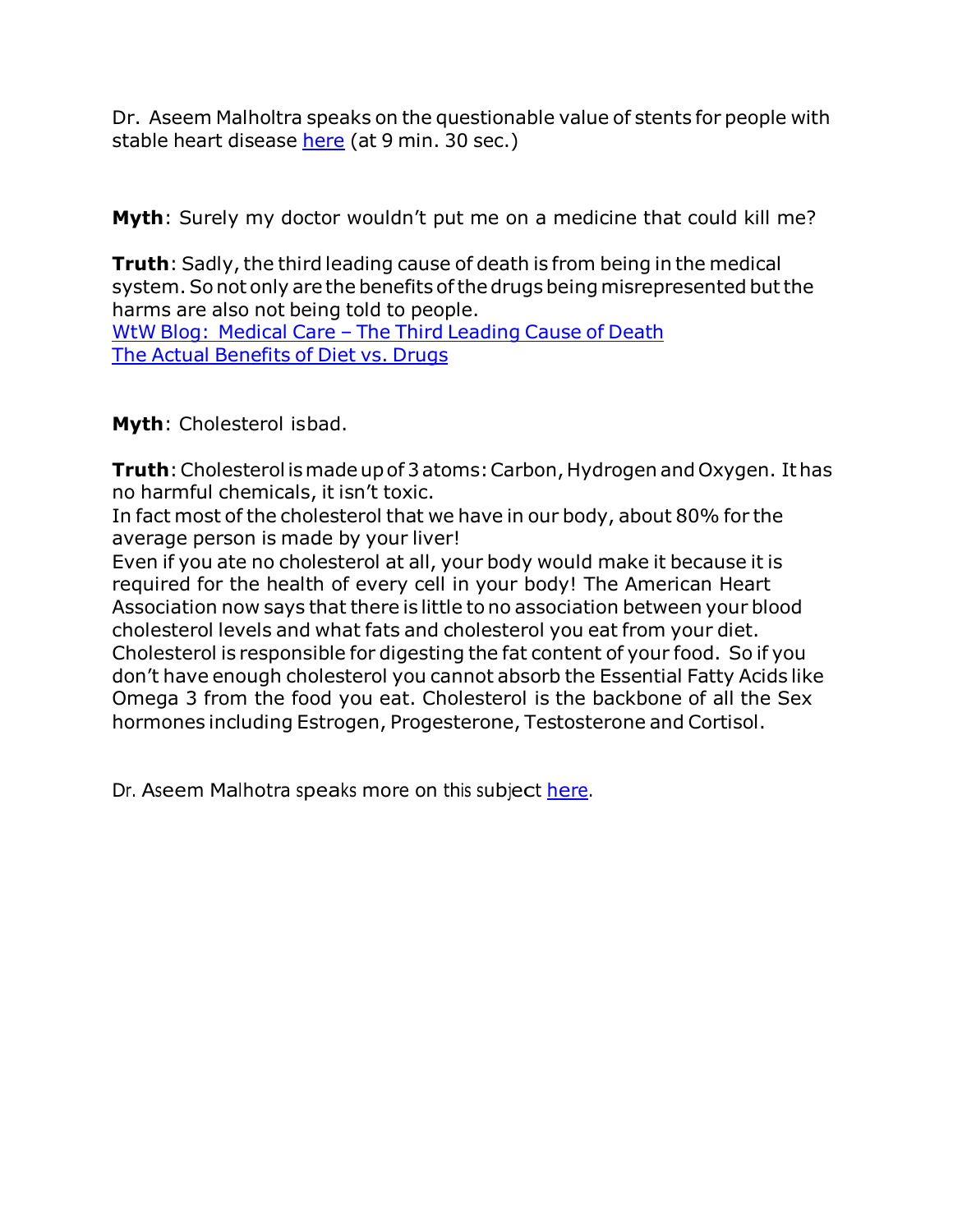# **CHANGING YOUR LIFESTYLE DOES WORK**

Dr.Ornish, cardiac surgeon, states that99%ofheartdiseaseisreversible. More information to support this may be found [here.](https://www.sentara.com/medicalservices/services/heart-and-vascular/services/ornish-reversal-program/evidence.aspx) He says mainstream medicine is when as a surgeon he rips open your chest and unclogs (stent) or bypasses your artery, which caused a heart attack. Alternative medicine is eating right, exercising and our other "5 Fundamentals of Health".

Why does OHIP and all other "traditional Western Medicine" models pay for a pound of crisis care and not for an ounce of prevention?

# **THE SOLUTION** 5 FUNDAMENTALS OF THE WELCOME TO WELLNESS PLAN

- 1. **MINDSET**: Reduce and Deal with Stress
- 2. **CHIROPRACTIC**: Unblock your Brain-Heart Connection Chiropractic lowers blood pressure as good as taking 2 different medications- only the side effects are beneficial from chiropractic as opposed to drugs! Find out why Hippocrates said "look well to the spine for the cause of disease"
- 3. **NUTRITION**: What you eat and digest is considered to be one of the leading causes of health or disease. Find out why Hippocrates said "let Food be thy Medicine".
- 4. **EXERCISE**: Use it or lose it. Your heart is a muscle (even your blood vessels have muscle). The most effective exercise for your heart is explained. Try our 5 min workout.
- 5. **TOXINS**: Many toxins including medications are cardiotoxic. Find out how taking cholesterol and blood pressure medications can actually damage your heart and body in the long-run.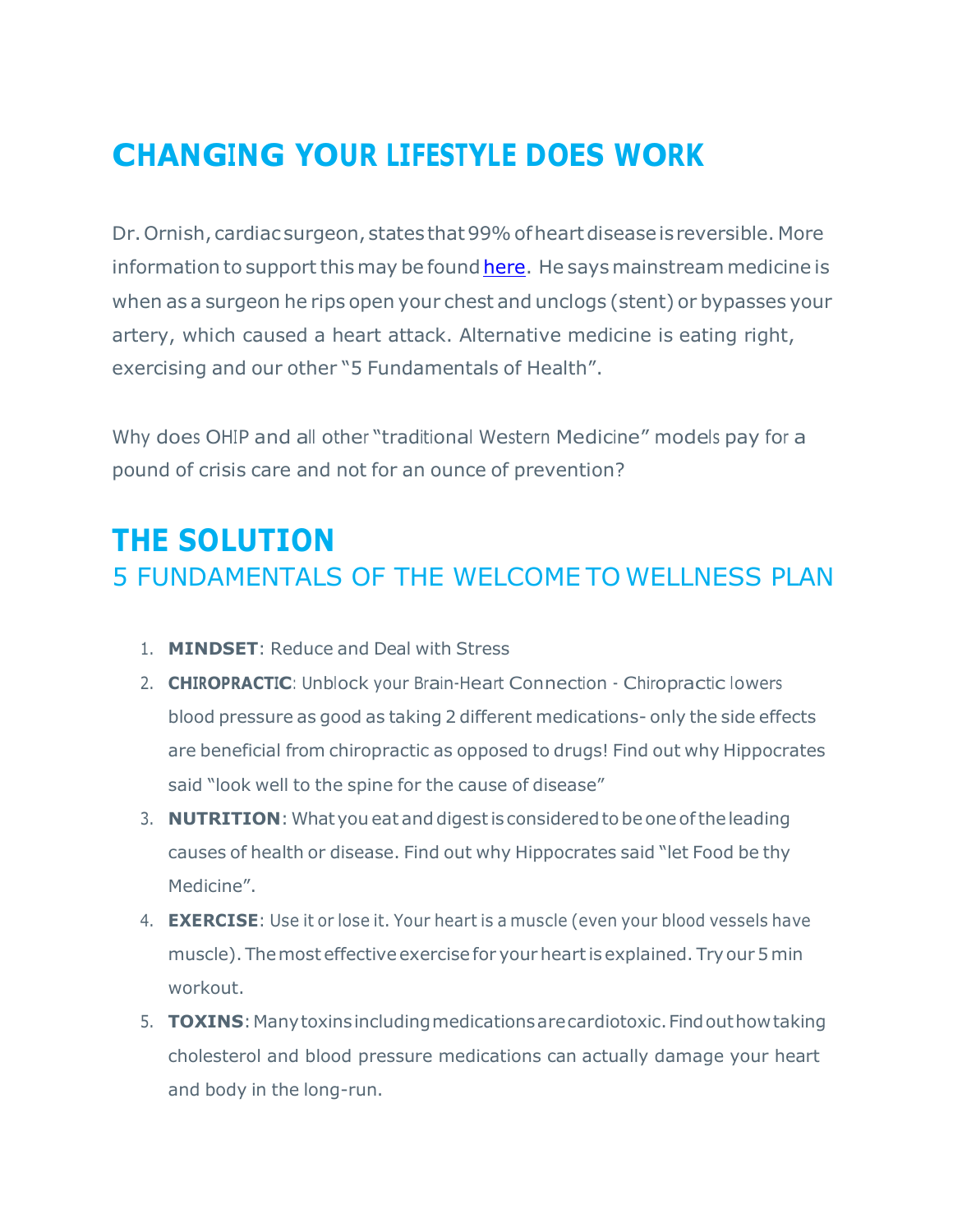#### **MINDSET**

*"We can't solve problems by using the same kind of thinking that created them."*

*Albert Einstein*

So many people are of the mindset that their health is genetic ... if their parents died early, they are destined to die early too. This is not the case. Your genes are not your fate … it is possible to change the way your genes work just by changing your lifestyle. Listen to what Dr. Dean Ornish has to say about this [here.](https://www.youtube.com/watch?v=XI_fbkTgJfI)

The definition of insanity is doing the same thing over and over again expecting different results. Not only do we have to change the same old thinking we have about health, but our thinking about our ability to thrive; overcoming limiting beliefs that hold us back from doing what we need to.

Shift your perspective. Start focusing on finding **solutions.**

You need to do things that both nourish your soul and your health. You are worth it – take care of yourself!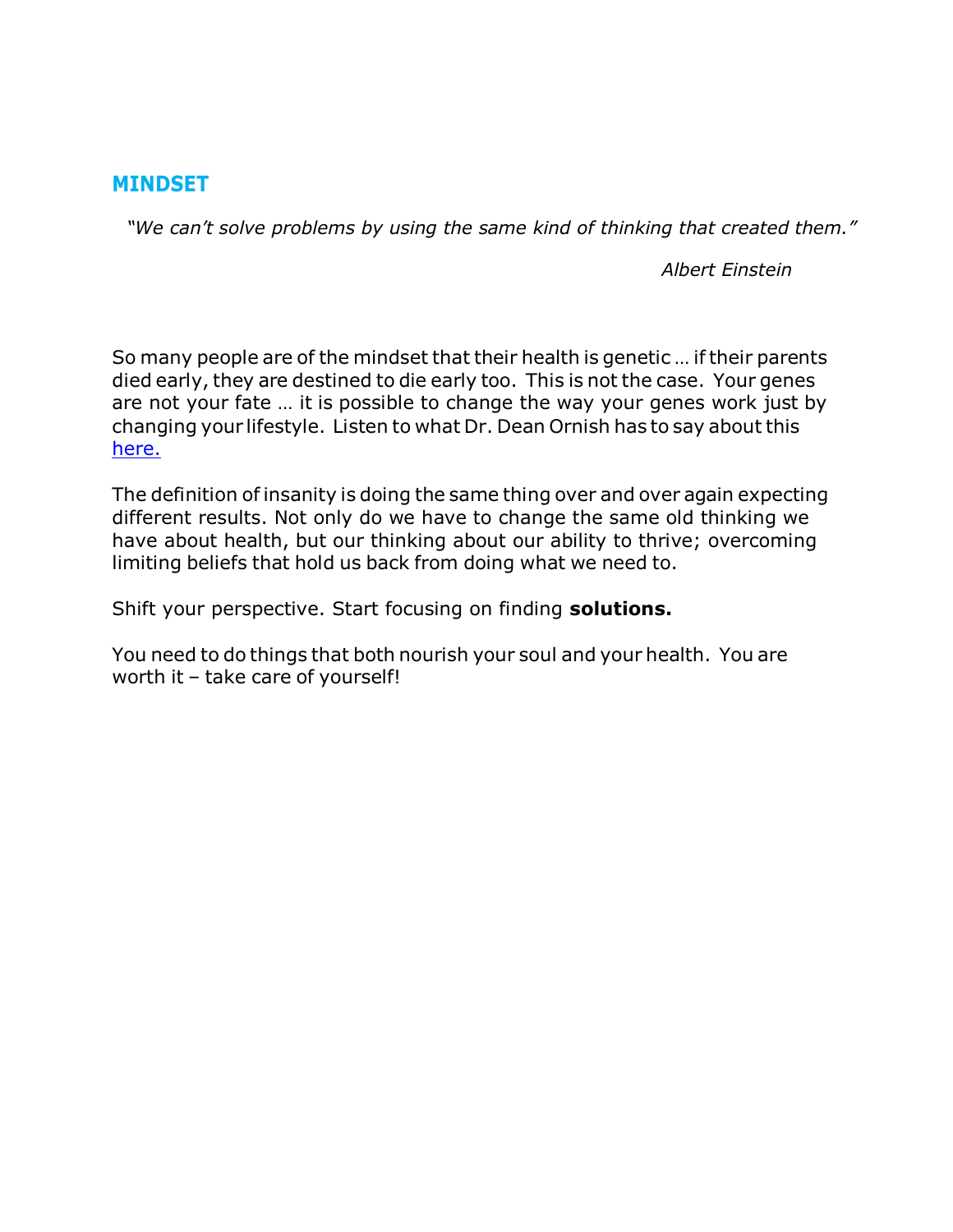### **CHIROPRACTIC**

*"Look well to the spine for the cause of disease." Hippocratese: The Father of Medicine, Ancient Greece*

Dr. Jack Wolfson,Cardiologist, explains why all his cardiac patients must be seen by a chiropractor here.

Research shows that chiropractic care normalizes blood pressure. Results ofthe study can be found [here.](https://www.ncbi.nlm.nih.gov/pubmed/17252032) If you have high blood pressure it will lower, if you have low blood pressure it will increase when you find and release the pressure on the nerves to the heart with chiropractic care.

*"HRVis the singlemostimportantpredictor of overall health andmortality there is. Ignoring it is to disregard an entire area where we may be able to treat the underlyingdriversofill-healthandprematuremortality,"Dr.MalcolmKendrick.*

Heart rate variability records the measured changes of time intervals between successive heart beats. The autonomic nervous system directly controls HRV. A balance in heart rate variability has proven to increase both the length and quality of an individual's life. A study in 2010 showed a correlation between an increase in HRV and longevity because healthy longevity depends on the preservation of autonomic function measured through HRV. An amazing study from 2013 helped prove the significantimprovements on HRV achieved through chiropractic adjustments. The study may be found [here.](https://www.ncbi.nlm.nih.gov/pmc/articles/PMC3576914/)

The results from a clinical study on the effect of chiropractic care on heart rate variability and pain can also be found [here.](https://www.ncbi.nlm.nih.gov/pubmed/16690380) The results come as not much of a surprise because that is what chiropractic does – it removes any interference in the message flow between your brain and your body.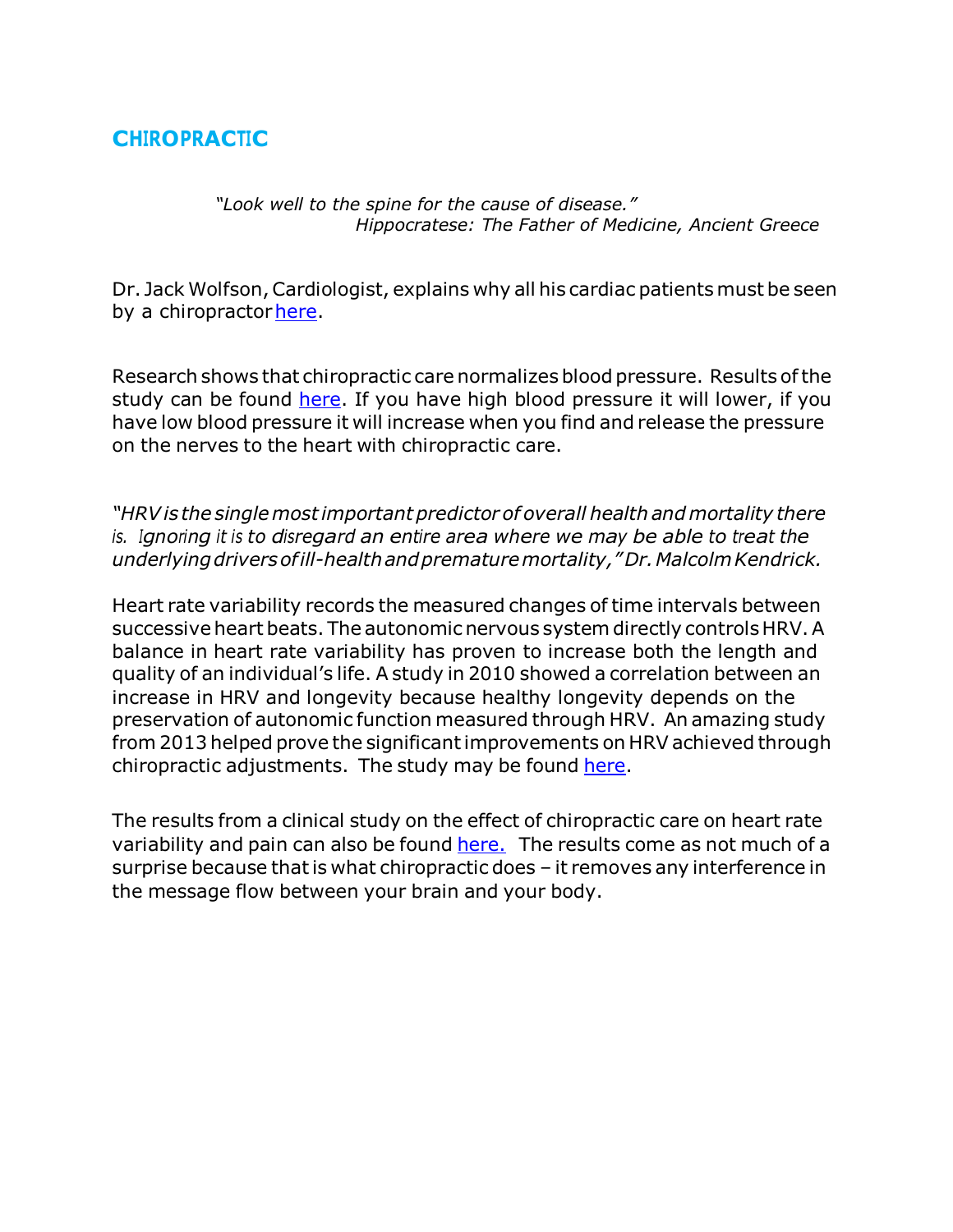#### Chiropractic/Wellness Patients

Studied 311 chiropractic patients, ages 65 and older, who had received "maintenance care" for 5 years or longer vs. healthy citizens the same age.

Results:

- Chiropractic patients spent only 31% of the national average for health care
- They had 50% less medical provider visits
- Their health habits were radically better than overall populsations
- They had far less cigarette consumption
- 98.5% believed their care to be considerably or extremely valuable

Chiropractic/Wellness patients had:

- 60.2% fewer hospital admissions
- 59% less days hospitalized
- 62% less outpatient surgeries
- 85% less pharmaceutical costs.

Journal of Manipulative and Phsysiologic Therapeutics (JMPT)

<https://www.ncbi.nlm.nih.gov/pubmed/10658871>

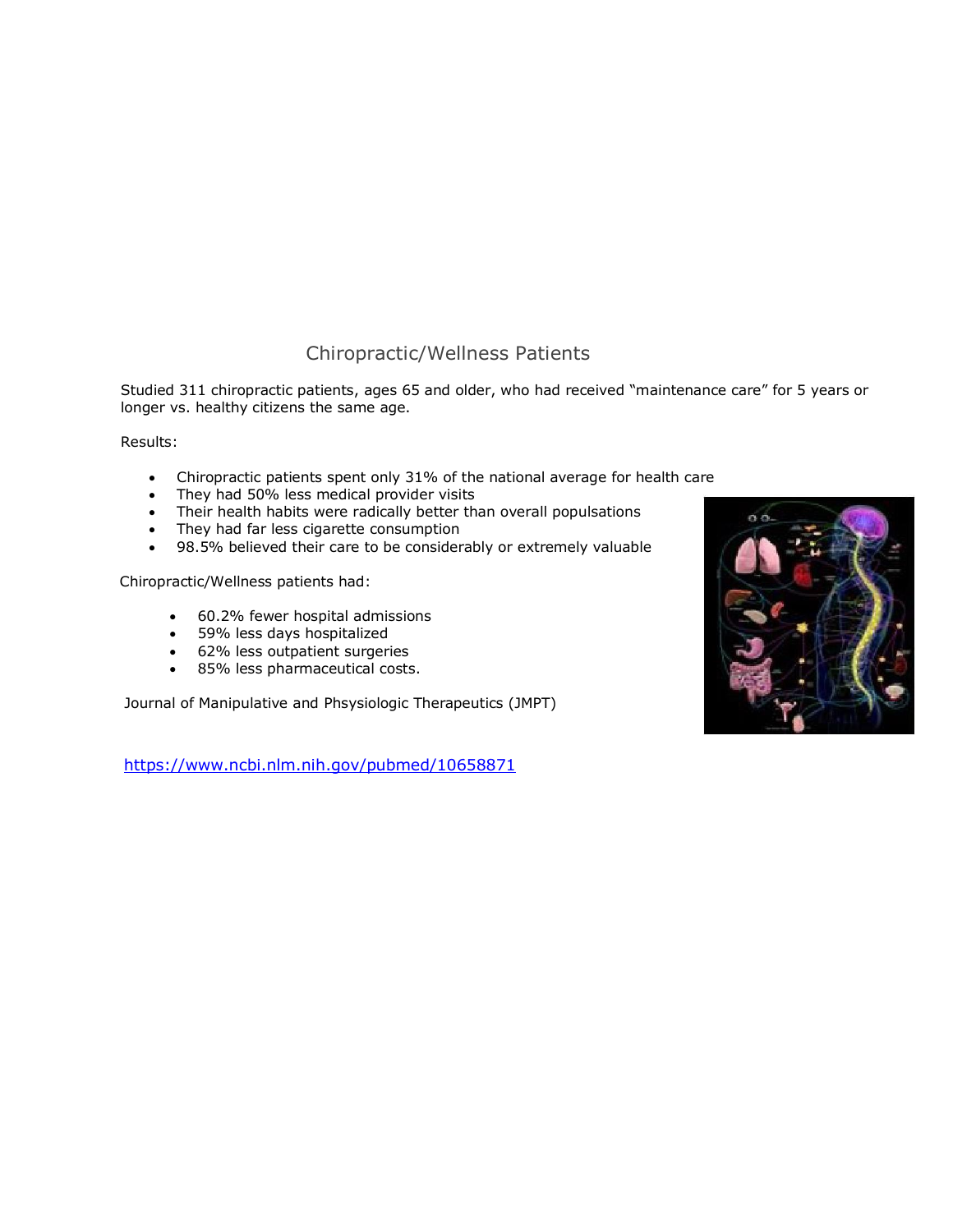#### **NUTRITION**

*"Let food be thy medicine and medicine be thy food."* 

*Hippocrates: The Father of Medicine, Ancient Greece*

It is recommended that you purchase either our ML Nutrition Plans book or Align Your Health book for a detailed list of foods you should avoid and foods you should consume more of. For a list of foods you can buy conventional and those you should buy organic please refer to the Dirty [Dozen](https://docs.wixstatic.com/ugd/deeb8b_866244a36da64bf3b57a0fa095a27986.pdf) and Clean [Fifteen](https://docs.wixstatic.com/ugd/deeb8b_d351b32d88044a92a705cf6a62af38d2.pdf) lists.

## **The 4 Principles of the Advanced and Core Plans**

**FixYourFat**–Qualityfatisthe#1missingingredientintheStandardCanadian Diet. Fats are *essential* for health.

Eliminate the damaged fats (vegetable oil, corn oil, canola oil - entire list can be found in Nutrition Plans book)

Add in healthly fats (olive oil, salmon, avocado, avocado oil, coconut and coconut oil, raw nuts and seeds, real butter, raw cheese, grass fed meats, eggs, whole milk, wild salmon, sardines)

**Perfect your Proteins** - Animal products, especially red meat, get a bad rap but itisn't the animal products themselves. The problem is what we've done to the animals. Cows were meant to eat grass, not pesticide sprayed, GMO corn and grains. This unnatural diet alters the nutrition of the final product. Naturally raised animals are extremely healthy.

This is one of the biggest changes you can make in your diet- focus on quality, naturally raised animal products

**Curb your Carbohydrates** – whole carbohydrates vs. refined carbohydrates – eat more vegetables and eliminate refined grains and sugars.

The Core Plan eliminates processed grains entirely but still includes carbohydrates like whole grains, brown rice, spelt, quinoa, sprouted grains, etc.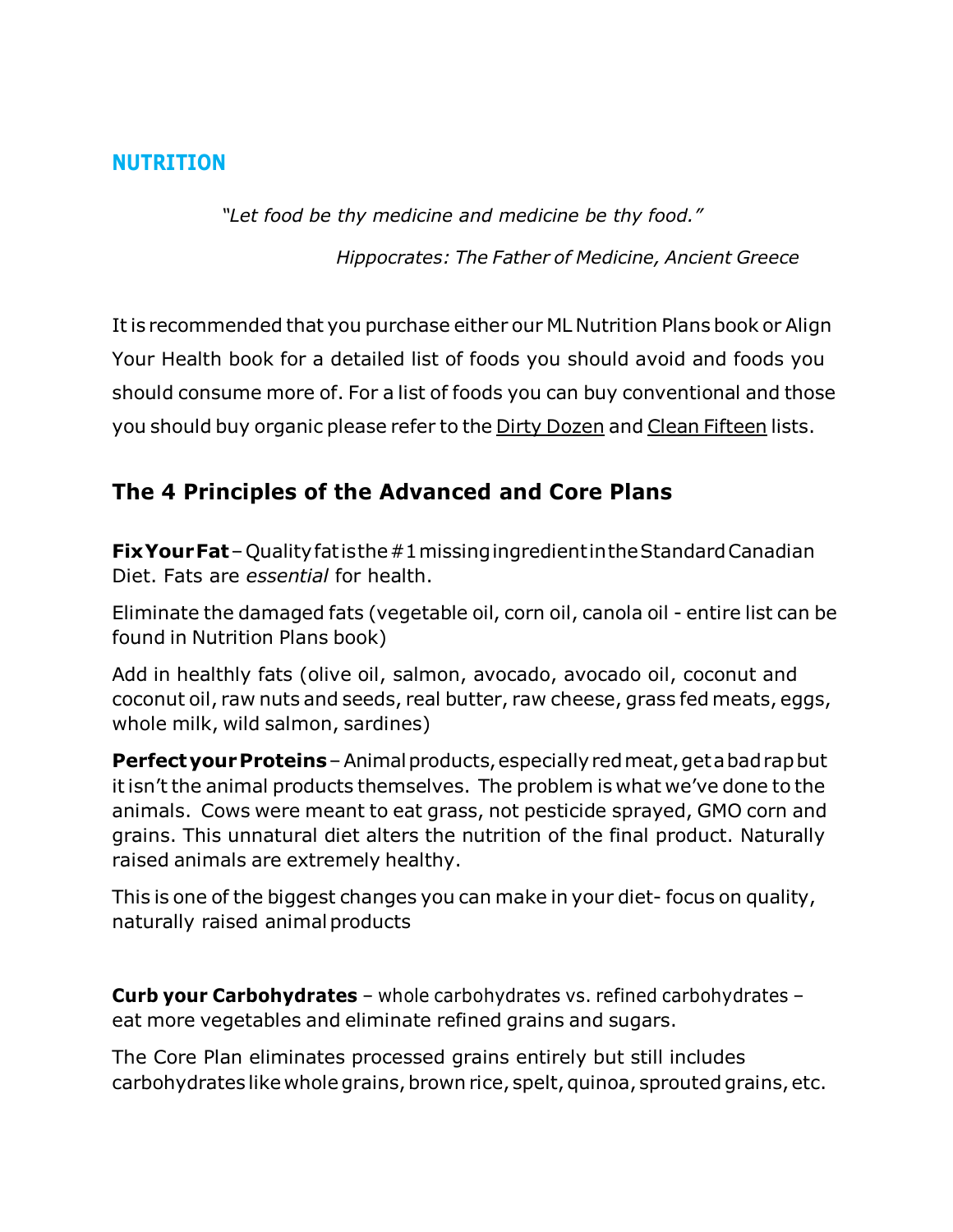The Advanced Plan eliminates grains, sugars, most fruits (exceptions include granny smith applesand berries) andanything that turns tosugar **altogether**. Thisplanis forpreventingandreversinganydiseaseor condition,forweightloss, for detoxification, for reducing inflammation, regulate hormones and more…

Keep in mind that your body can make the glucose it needs for energy and you can get plenty of good carbohydrates from vegetables. Contrary to mainstream nutrition advice, you can survive and even thrive without grains and sugars.

#### **Trash the Toxins**

Our food supply is overloaded with toxins. These toxins include things like monosodiumglutamate(MSG)andartificial sweeteners -knownneurotoxins, nitrites - known carcinogens, food colourings, preservatives, additives, growth hormones, etc.

It is much more important to count chemicals over calories as these toxins can wreak havoc on your health.

For every 1lb of fat there is an extra mile of blood vessels to pump the blood around which make the heart work harder. Extra weight is a sugar storage problem. The problem is either your blood sugar goes up and you become diabetic or you produce more insulin and you store the excess as fat. After so long you become insulin resistant which leads to increase in blood sugar, which causes more inflammation. Oxidation then occurs on the blood vessel wall - like the brown on an apple. Cholesterol is your bodies patch work to cover up the brown oxidation spots.

----------------------------------------

Sugar causes an increase in blood sugar, which produces inflammation, which then combines with bad fats and gets oxidized to cause plaque. Grains and refined carbohydrates turn to sugar in the body within seconds. Your body uses cortisol and insulin to decrease blood sugar. Cortisol and insulin contribute to the following:

- Increases enzyme PLA2 which increases inflammation which causes 90% of all diseases, especially heart disease
- Inflammation causes damage to the cell wall of arteries leading to plaque buildup

Did you know that just one serving of pop or other sugar laden drink a day increases high blood pressure by 8%.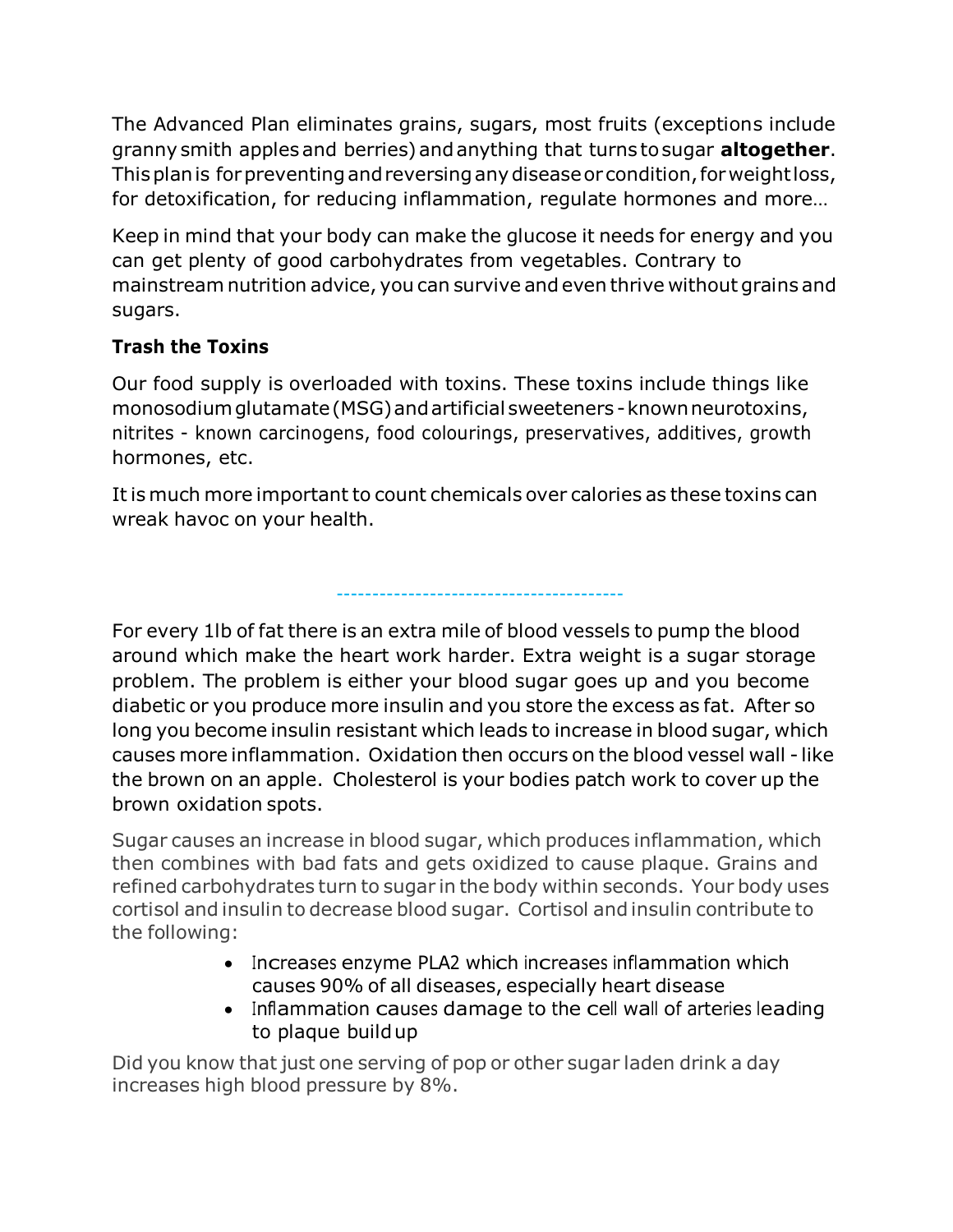### **EXERCISE**

An essential not a luxury - Joint [warm](https://youtu.be/Ckkb3Nj4VhA) ups and wall posture [technique](https://youtu.be/hmAYf30xZFY) are very important to avoid injury and keep your spine in line for great brain-body connection.

Purchase our Digital Max T3 surge training exercise (12 minutes per day, minimum 3 days per week) or our WTW 5 minute workout video can be seen [here.](https://youtu.be/_LMPcPyU8lk)

#### **TOXINS**

Trash the Toxins!!

Toxins are found in medication, food, cleaning products, water, etc. Is there anything worse than sugar? Yes …. Splenda. The slogan for Splenda (sucralose) isthatitismadefrom sugar soittasteslike sugar. Strictly speaking this statement is true. However, by the time a single sugar (sucrose) molecule is transformed into Splenda it becomes something completely different.

What started as a sugar molecule is now chemically named 1, 6 dichloro-1, 6, dideoxy-BETA-D-fructofuranosyl-4-chloro-4-deoxy-alpha-D-galactopyranoside

A 2008 [study](https://articles.mercola.com/sites/articles/archive/2013/12/18/sucralose-side-effects.aspx) showed that Splenda could kill as much as 50% of your microbiome. Not only that, the side effects of sugar substitutes include:

- Gastrointestinal problems
- Seizures, dizziness, and migraines
- Blurred vision
- Allergic reactions
- Blood sugar increases and weight gain
- Carcinogenic potential when cooking

Toxins found in medication:

Dr. Perlmutter, author of The Grain Brain, in a Roundtable Discussion with Dr. Stephen Sinatra and Dr. Beatrice Golomb, discuss the risk vs. benefits of drugs (specifically statins) [here.](https://www.drperlmutter.com/wp-content/uploads/2014/02/Appropriate-Clinical-Use-of-Statins.pdf) The use of statins is anything but a free ride.